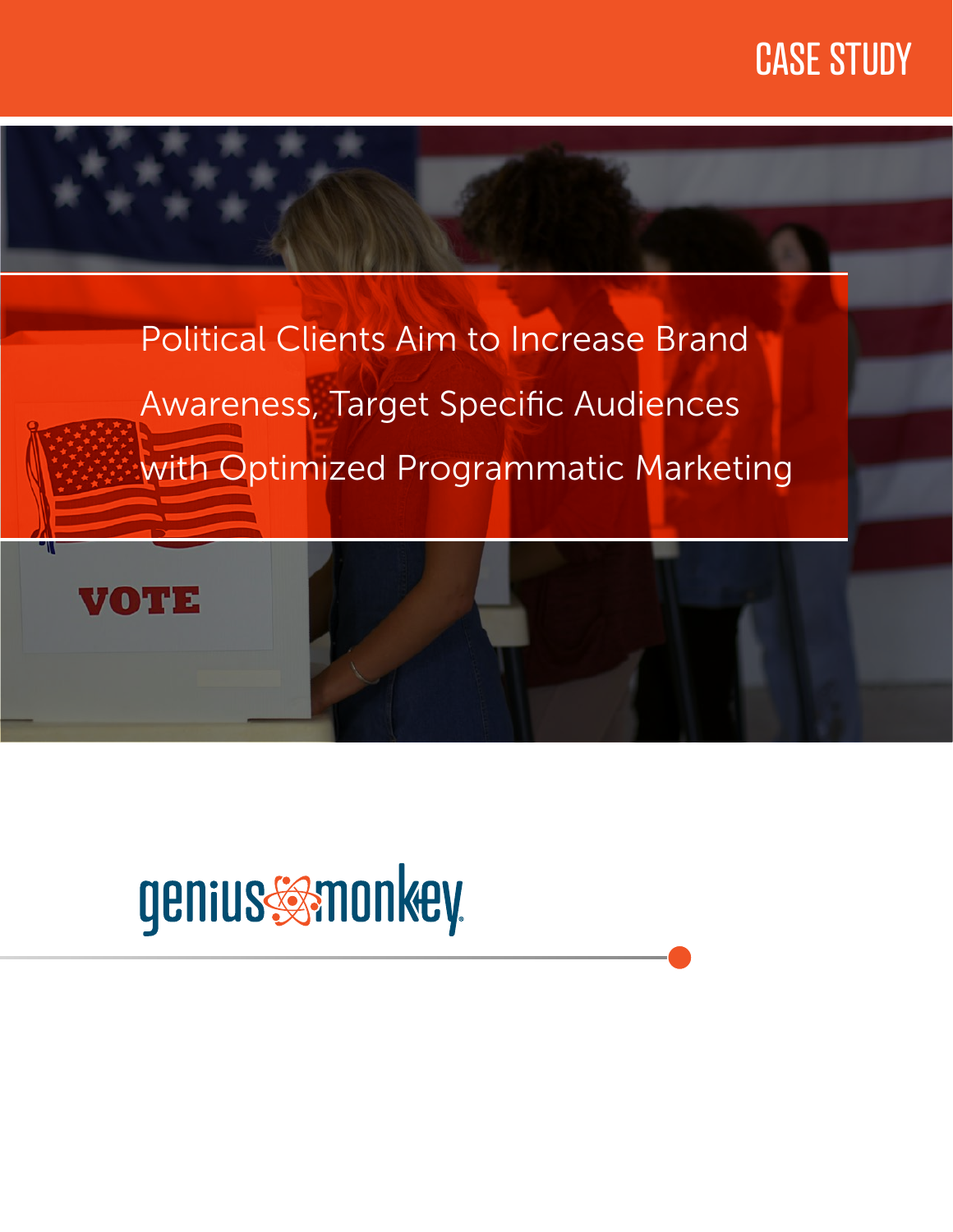### **OVERVIEW**

Political marketing is a different programmatic animal all its own. Whether you're an individual candidate, a Political Action Committee, or a group pushing for a bill or rights movement, you can improve every aspect of your campaign with the help of programmatic marketing. We can take your political goals and strategies and turn them into targetable action plans, which will lead to an increase in recognition, support, and, in turn, votes. And the best part? You don't pay for impressions – only pay when your audience engages with your ad, stretching your dollars much further, providing you far greater chances for success.

### THE CHALLENGE

The two main challenges our political clients often face is 1) increasing name recognition and/or awareness about the bill/movement they are looking to promote and 2) finding a way to get that message to the right voters and audiences. The main reason for this struggle is that the traditional forms of political advertising—late-night TV ads and print advertising—are not targeted enough, nor do they effectively achieve branding recognition like modern methods do. With traditional buys, there is no good way to target left, left-of-center, right, or right-of-center voters, and then add in several additional layers of targeting that helps us speak directly to their issues. This traditional environment is not the most efficient and can lead to wasted ad spend.

In addition to traditional advertising methods not being highly effective, it can be very labor intensive to complete individual TV buys and other items needed to coordinate print ads. To use their ad dollars wisely, political marketing teams need to run as lean as possible to put that money where they will really affect change.



Increase Issue & Candidate Awareness

#### Political clients have these common goals:





Target the Right Voters Efficient Marketing Teams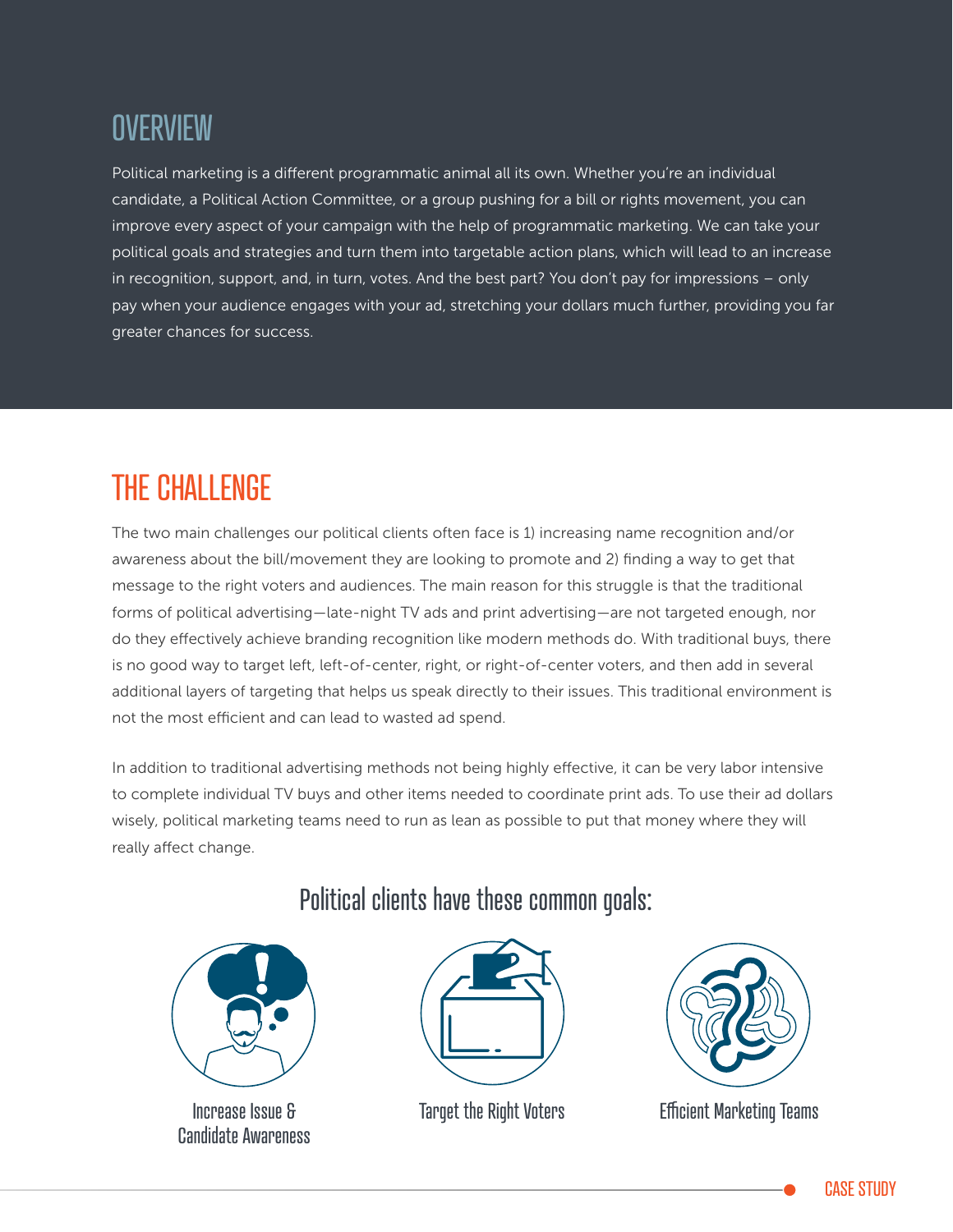#### OUR SOLUTION

With programmatic political marketing, the advertiser can place their media buy in one place, but have that buy go out anywhere and everywhere, in front of the right target voters they want to find, without having to do any further heavy lifting. With the Genius Monkey platform, our clients have been able to reach far greater audiences with greater frequency for the budget, delivering more than 2X as many people versus any other digital solution and 6X as many targeted people as traditional TV, Radio, or Newspaper.

Not only can we deliver far more for the money, but Genius Monkey is able to elevate political campaigns into a hyper-targeted brand and messaging blitz for left/right/independents, swing voters, donors, etc. with virtually limitless political targeting options. In targeting these individuals, we are able to find these voters exactly where they are online, not just where advertisers might guess they are.

Using advanced programmatic targeting, Genius Monkey found the right audiences by targeting:

- **Likely Voters**
- In Specific Geographics or voter districts
- Affected Social Groups
- Specific Political Leanings
- Generations (Millennials, Baby Boomers, etc.)
- Have Visited Specific Websites
- Have Searched Specific Keywords
- Have Received Emails from Specific Organizations
- Supporters of Specific Causes

For example, during the last election cycle, a PAC that was utilizing our services was able to have a major impact by mobilizing voters across the aisle, based on speaking to local issues of changing policies and regulations. Genius Monkey delivered a highly relevant message in a targeted fashion at a fraction of the cost it would traditionally require.